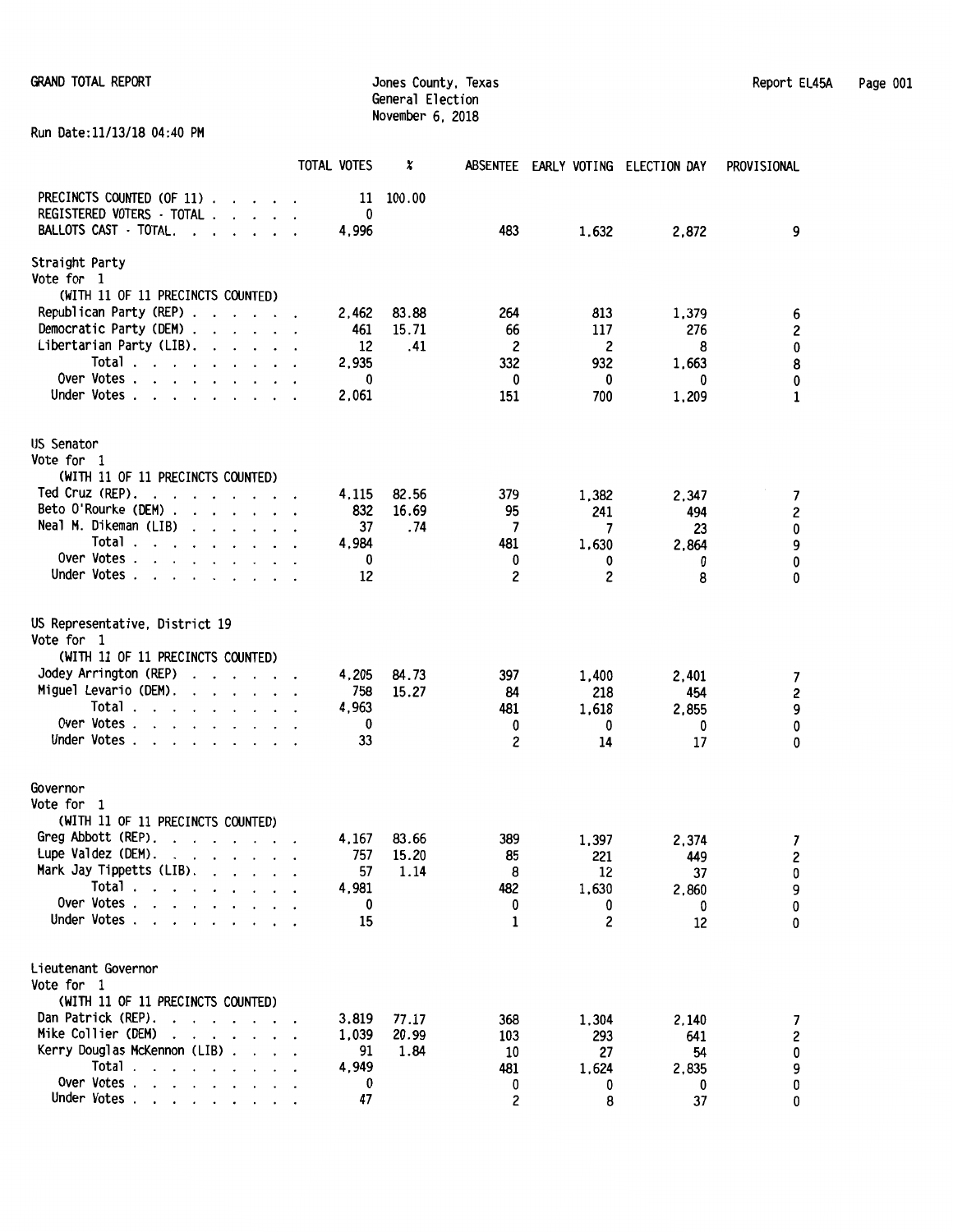Run Date:11/13/18 04:40 PM

General Election November 6, 2018

|                                                                                                         | TOTAL VOTES | X     | <b>ABSENTEE</b> | EARLY VOTING ELECTION DAY |              | PROVISIONAL      |
|---------------------------------------------------------------------------------------------------------|-------------|-------|-----------------|---------------------------|--------------|------------------|
| Attorney General<br>Vote for 1                                                                          |             |       |                 |                           |              |                  |
| (WITH 11 OF 11 PRECINCTS COUNTED)                                                                       |             |       |                 |                           |              |                  |
| Ken Paxton (REP).                                                                                       | 3,985       | 80.64 | 369             | 1,323                     | 2,286<br>507 | 7<br>2           |
| Justin Nelson (DEM)<br>$\cdot$<br>$\cdot$                                                               | 881         | 17.83 | 101             | 271                       |              |                  |
| Michael Ray Harris (LIB)                                                                                | 76          | 1.54  | 9               | 22                        | 45           | 0                |
| Total.<br>$\cdot$ $\cdot$<br>$\overline{\phantom{a}}$                                                   | 4,942       |       | 479             | 1,616                     | 2,838        | 9                |
| Over Votes .<br>$\cdot$<br>$\ddot{\phantom{0}}$                                                         | 0           |       | 0               | 0                         | 0            | $\pmb{0}$        |
| Under Votes.<br>$\cdot$<br>$\cdot$<br>$\cdot$                                                           | 54          |       | 4               | 16                        | 34           | 0                |
| Comptroller of Public Accounts<br>Vote for 1                                                            |             |       |                 |                           |              |                  |
| (WITH 11 OF 11 PRECINCTS COUNTED)                                                                       |             |       |                 |                           |              |                  |
| Glenn Hegar (REP).<br>$\mathbf{r}$ , $\mathbf{r}$ , $\mathbf{r}$<br>$\overline{\phantom{a}}$<br>$\cdot$ | 4,058       | 82.58 | 377             | 1,353                     | 2,321        | 7                |
| Joi Chevalier (DEM).                                                                                    | 766         | 15.59 | 92              | 233                       | 439          | $\boldsymbol{2}$ |
| Ben Sanders (LIB).<br>$\cdot$<br>$\cdot$<br>$\cdot$                                                     | 90          | 1.83  | 9               | 21                        | 60           | 0                |
| Total.<br>$\overline{\phantom{a}}$<br>$\cdot$<br>$\cdot$ $\cdot$ $\cdot$                                | 4,914       |       | 478             | 1,607                     | 2,820        | 9                |
| Over Votes.                                                                                             | 0           |       | 0               | 0                         | 0            | 0                |
| Under Votes.<br>$\cdot$<br>$\ddot{\phantom{a}}$                                                         | 82          |       | 5               | 25                        | 52           | 0                |
| Commissioner of the General Land Office<br>Vote for 1<br>(WITH 11 OF 11 PRECINCTS COUNTED)              |             |       |                 |                           |              |                  |
| George P. Bush (REP).<br>$\mathbf{r}$ , $\mathbf{r}$ , $\mathbf{r}$                                     | 3,910       | 79.96 | 378             | 1,283                     | 2,242        | 7                |
| Miguel Suazo (DEM)                                                                                      | 788         | 16.11 | 89              | 236                       | 461          | 2                |
| Matt Pina (LIB)                                                                                         | 192         | 3.93  | 14              | 72                        | 106          | 0                |
| Total.                                                                                                  | 4,890       |       | 481             | 1,591                     | 2,809        | 9                |
| Over Votes.                                                                                             | 0           |       | 0               | 0                         | 0            | 0                |
| Under Votes.<br>$\ddot{\phantom{a}}$                                                                    | 106         |       | 2               | 41                        | 63           | 0                |
| Commissioner of Agriculture<br>Vote for 1                                                               |             |       |                 |                           |              |                  |
| (WITH 11 OF 11 PRECINCTS COUNTED)                                                                       |             |       |                 |                           |              |                  |
| Sid Miller (REP).<br>$\cdot$ $\cdot$ $\cdot$ $\cdot$ $\cdot$ $\cdot$                                    | 4.014       | 81.30 | 366             | 1,340                     | 2,301        | 7                |
| Kim Olson (DEM)<br>$\cdot$ $\cdot$ $\cdot$ $\cdot$ $\cdot$                                              | 845         | 17.12 | 101             | 247                       | 495          | $\mathsf z$      |
| Richard Carpenter (LIB).<br>$\ddot{\phantom{0}}$<br>$\cdot$                                             | 78          | 1.58  | 12              | 26                        | 40           | 0                |
| Total.<br>$\sim$ $\sim$ $\sim$ $\sim$                                                                   | 4,937       |       | 479             | 1,613                     | 2,836        | 9                |
| Over Votes .<br>$\sim$ $\sim$ $\sim$ $\sim$                                                             | 0           |       | 0               | 0                         | 0            | 0                |
| Under Votes .<br>$\mathbf{r}$ and $\mathbf{r}$ and $\mathbf{r}$                                         | 59          |       | 4               | 19                        | 36           | 0                |
| Railroad Commissioner<br>Vote for 1<br>(WITH 11 OF 11 PRECINCTS COUNTED)                                |             |       |                 |                           |              |                  |
| Christi Craddick (REP)                                                                                  | 4,028       | 81.84 | 366             | 1,348                     | 2,307        | 7                |
| Roman McAllen (DEM).<br>$\sim$                                                                          | 791         | 16.07 | 94              | 230                       | 465          | 2                |
| Mike Wright (LIB).<br><b>Service Control</b>                                                            | 103         | 2.09  | 18              | 28                        | 57           | $\pmb{0}$        |
| Total .<br>the contract of the contract<br>$\ddot{\phantom{a}}$                                         | 4,922       |       | 478             | 1,606                     | 2,829        | 9                |
| Over Votes .<br>$\sim$ $\sim$                                                                           | 0           |       | 0               | 0                         | 0            | 0                |
| Under Votes.<br>$\cdot$ $\cdot$ $\cdot$ $\cdot$                                                         | 74          |       | 5               | 26                        | 43           | 0                |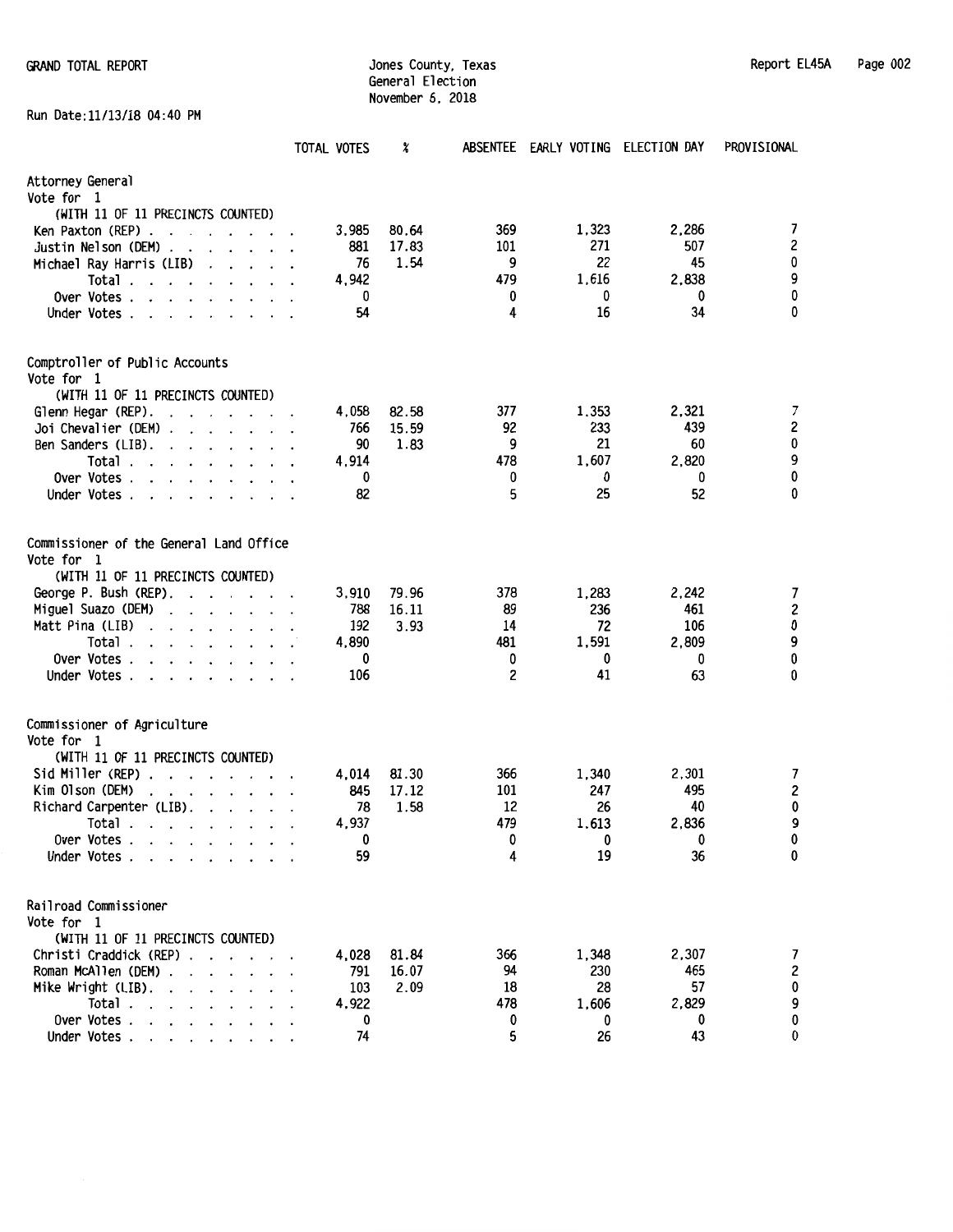Run Date:11/13/18 04:40 PM

General Election November 6. 2018

|                                                                                                                                                                                                                                                                                 | TOTAL VOTES  | X     |           | ABSENTEE EARLY VOTING ELECTION DAY |              | PROVISIONAL         |
|---------------------------------------------------------------------------------------------------------------------------------------------------------------------------------------------------------------------------------------------------------------------------------|--------------|-------|-----------|------------------------------------|--------------|---------------------|
| Justice, Supreme Court, Place 2<br>Vote for 1                                                                                                                                                                                                                                   |              |       |           |                                    |              |                     |
| (WITH 11 OF 11 PRECINCTS COUNTED)                                                                                                                                                                                                                                               |              |       |           |                                    |              |                     |
| Jimmy Blacklock (REP)                                                                                                                                                                                                                                                           | 4,043        | 82.58 | 375       | 1,352                              | 2,309        | $\overline{7}$      |
| Steven Kirkland (DEM)<br>$\mathbf{1}$ $\mathbf{1}$ $\mathbf{1}$ $\mathbf{1}$                                                                                                                                                                                                    | 853          | 17.42 | 102       | 245                                | 504          | $\boldsymbol{2}$    |
| Total<br>$\cdot$ $\cdot$ $\cdot$ $\cdot$                                                                                                                                                                                                                                        | 4.896        |       | 477       | 1,597                              | 2,813        |                     |
| Over Votes .<br>$\cdot$ $\cdot$ $\cdot$ $\cdot$ $\cdot$                                                                                                                                                                                                                         | 0            |       | 0         | 0                                  | 0            | 9<br>0              |
| Under Votes                                                                                                                                                                                                                                                                     | 100          |       | 6         | 35                                 | 59           | 0                   |
| Justice, Supreme Court, Place 4                                                                                                                                                                                                                                                 |              |       |           |                                    |              |                     |
| Vote for 1                                                                                                                                                                                                                                                                      |              |       |           |                                    |              |                     |
| (WITH 11 OF 11 PRECINCTS COUNTED)                                                                                                                                                                                                                                               |              |       |           |                                    |              |                     |
| John Devine (REP).<br>$\ddot{\phantom{a}}$<br>$\mathbf{r}$ . The contract of the contract of the contract of the contract of the contract of the contract of the contract of the contract of the contract of the contract of the contract of the contract of the contract of th | 4.058        | 83.14 | 376       | 1,355                              | 2,320        | 7                   |
| R.K. Sandill (DEM)<br>$\mathbf{r}$ , $\mathbf{r}$ , $\mathbf{r}$ , $\mathbf{r}$ , $\mathbf{r}$<br>$\ddot{\phantom{a}}$                                                                                                                                                          | 823          | 16.86 | 99        | 238                                | 484          | 2<br>9              |
| Total.<br>$\sim$<br>$\cdot$ $\cdot$ $\cdot$ $\cdot$ $\cdot$                                                                                                                                                                                                                     | 4,881        |       | 475       | 1,593                              | 2,804        |                     |
| Over Votes<br>$\cdot$ $\cdot$ $\cdot$ $\cdot$                                                                                                                                                                                                                                   | 0            |       | 0         | 0                                  | 0            | 0                   |
| Under Votes.                                                                                                                                                                                                                                                                    | 115          |       | 8         | 39                                 | 68           | 0                   |
| Justice, Supreme Court, Place 6<br>Vote for 1                                                                                                                                                                                                                                   |              |       |           |                                    |              |                     |
| (WITH 11 OF 11 PRECINCTS COUNTED)                                                                                                                                                                                                                                               |              |       |           |                                    |              |                     |
| Jeff Brown (REP).<br>and the contract of the contract of the contract of the contract of the contract of the contract of the contract of the contract of the contract of the contract of the contract of the contract of the contract of the contra                             | 4,072        | 83.31 | 379       | 1,366                              | 2,320        | 7<br>2<br>9         |
| Kathy Cheng (DEM).<br>$\mathbf{r}$ , $\mathbf{r}$ , $\mathbf{r}$ , $\mathbf{r}$ , $\mathbf{r}$ , $\mathbf{r}$                                                                                                                                                                   | 816          | 16.69 | 96        | 228                                | 490          |                     |
| Total                                                                                                                                                                                                                                                                           | 4,888        |       | 475       | 1.594                              | 2,810        |                     |
| Over Votes                                                                                                                                                                                                                                                                      | 0            |       | 0         | 0                                  | 0            | 0                   |
| Under Votes<br>$\cdot$                                                                                                                                                                                                                                                          | 108          |       | 8         | 38                                 | 62           | 0                   |
| Presiding Judge, Ct of Criminal Appeals<br>Vote for 1                                                                                                                                                                                                                           |              |       |           |                                    |              |                     |
| (WITH 11 OF 11 PRECINCTS COUNTED)                                                                                                                                                                                                                                               |              |       |           |                                    |              |                     |
| Sharon Keller (REP).<br>$\overline{\phantom{a}}$<br>.                                                                                                                                                                                                                           | 3,997        | 81.77 | 364       | 1,338                              | 2,288        | 7                   |
| Maria T. (Terri) Jackson (DEM)<br>$\ddot{\phantom{0}}$<br>$\sim$ $\sim$                                                                                                                                                                                                         | 811          | 16.59 | 101       | 230                                | 478          | $\boldsymbol{2}$    |
| William Bryan Strange III (LIB).                                                                                                                                                                                                                                                | 80           | 1.64  | 10        | 26                                 | 44           | 0<br>9              |
| Total $\cdots$                                                                                                                                                                                                                                                                  | 4,888        |       | 475       | 1,594                              | 2,810        |                     |
| Over Votes                                                                                                                                                                                                                                                                      | 0            |       | 0         | 0                                  | 0            | 0                   |
| Under Votes.                                                                                                                                                                                                                                                                    | 108          |       | 8         | 38                                 | 62           | 0                   |
| Judge, Ct of Crim Appeals, Pl 7<br>Vote for 1                                                                                                                                                                                                                                   |              |       |           |                                    |              |                     |
| (WITH 11 OF 11 PRECINCTS COUNTED)                                                                                                                                                                                                                                               |              |       |           |                                    |              |                     |
| Barbara Parker Hervey (REP)                                                                                                                                                                                                                                                     | 4,067        | 83.37 | 378       | 1,359                              | 2,323        | $\overline{7}$      |
| Ramona Franklin (DEM)<br>$\cdot$ $\cdot$ $\cdot$ $\cdot$ $\cdot$ $\cdot$                                                                                                                                                                                                        | 811          | 16.63 | 96        | 233                                | 480          | $\mathbf{2}$        |
| Total                                                                                                                                                                                                                                                                           | 4,878        |       | 474       | 1,592                              | 2,803        | 9                   |
| Over Votes $\ldots$ .                                                                                                                                                                                                                                                           | 0            |       | 0         | 0                                  | 0            | 0                   |
| Under Votes.<br>$\sim$ $\sim$ $\sim$                                                                                                                                                                                                                                            | 118          |       | 9         | 40                                 | 69           | 0                   |
| Judge, Ct of Crim Appeals, Pl 8<br>Vote for 1                                                                                                                                                                                                                                   |              |       |           |                                    |              |                     |
| (WITH 11 OF 11 PRECINCTS COUNTED)                                                                                                                                                                                                                                               |              |       |           |                                    |              |                     |
| Michelle Slaughter (REP)                                                                                                                                                                                                                                                        | 4,132        | 91.56 | 383       | 1,377                              | 2,365        | 7                   |
| Mark Ash (LIB).<br>$\cdot$ $\cdot$ $\cdot$ $\cdot$ $\cdot$ $\cdot$ $\cdot$ $\cdot$<br>Total.                                                                                                                                                                                    | 381<br>4,513 | 8.44  | 38<br>421 | 129<br>1,506                       | 214<br>2,579 | 0<br>$\overline{7}$ |
| $\mathbf{r}$ . The set of the set of the set of the set of the set of the set of the set of the set of the set of the set of the set of the set of the set of the set of the set of the set of the set of the set of the set of t                                               |              |       |           |                                    |              |                     |

Over Votes . 0 0 0 0 0 Under Votes . . . . . . . . 483 62 126 293 2